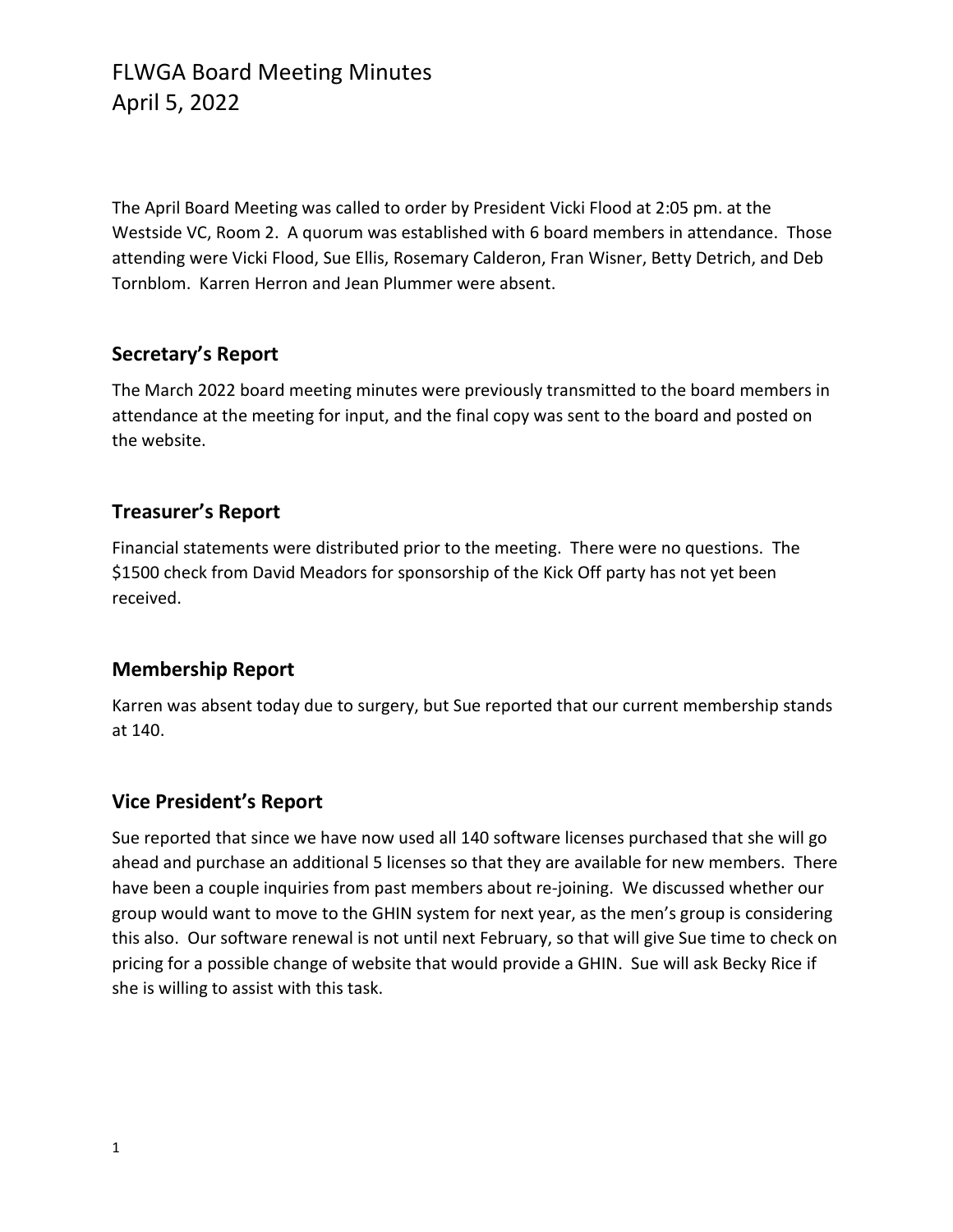## FLWGA Board Meeting Minutes April 5, 2022

### **Social Director's Report**

Jean was out of town and did not provide a report for this meeting. All expenses are in for the Kick Off Party but the sponsor check from David Meadors is still outstanding. No information on additional events at this time.

#### **Golf Directors Report**

Our Opening Day Scramble was a success thanks to Elizabeth Grubb and her committee. Box lunches made the lunch serving go quicker. Prizes were awarded to  $1<sup>st</sup>$ ,  $2<sup>nd</sup>$  and Last place in keeping with the theme, MARCH MADNESS, A Scramble with a Twist.

Rosemary reported that the Surprise Partner Tournament is projecting to be \$250 over budget, as the new golf course manager would not honor the previously negotiated \$16 for the lunch but would charge us \$20 per lunch instead. It was decided to accept this change and a set menu was approved, but this put the committee short for prize money. Discussed that in all events, we need to not change the budgeted amount but to show the actual cost for the event, regardless of whether it comes in under or over budget.

Rosemary met with Jean Brown and Won Kim at the Storage Unit to see what they could use as they continued planning for the Wildflower Cup Tournament. Joe Washburn will donate \$1,000 to sponsor this event. Their committee has a total budget of \$1,350. The after party for this event is to be held at the Village Center at 5 pm. Only those participating in the event are eligible to attend.

Rosemary met with LC to talk about the luncheons for future tournaments and he informed her that there would be a \$350 room usage fee in addition to the \$20 for lunch. He also suggested that if we just ordered off the menu, we could eat out on the patio. Rosemary was able to secure Ballroom E (kitchen included) at the Village Center for the upcoming tournaments in lieu of using the Golf Club. Further discussion will be held by the tournament coordinators as to whether to utilize the Village Center for lunch and prizes for their event or to use the Golf Club.

Several Board members attended the presentations by the new golf course owners last week. We discussed some of the comments with regard to events held by both the men and women's associations and upcoming changes to the restaurant, course, and fees.

The first Exchange this year will be at Lake Kiowa and we have 6 ladies signed up to go on April 20. Wren Lowery and her committee have begun planning for the Summer Scramble on June 8 and have chosen to have the tournament luncheon at the Village Center Ballroom E, which includes the kitchen.